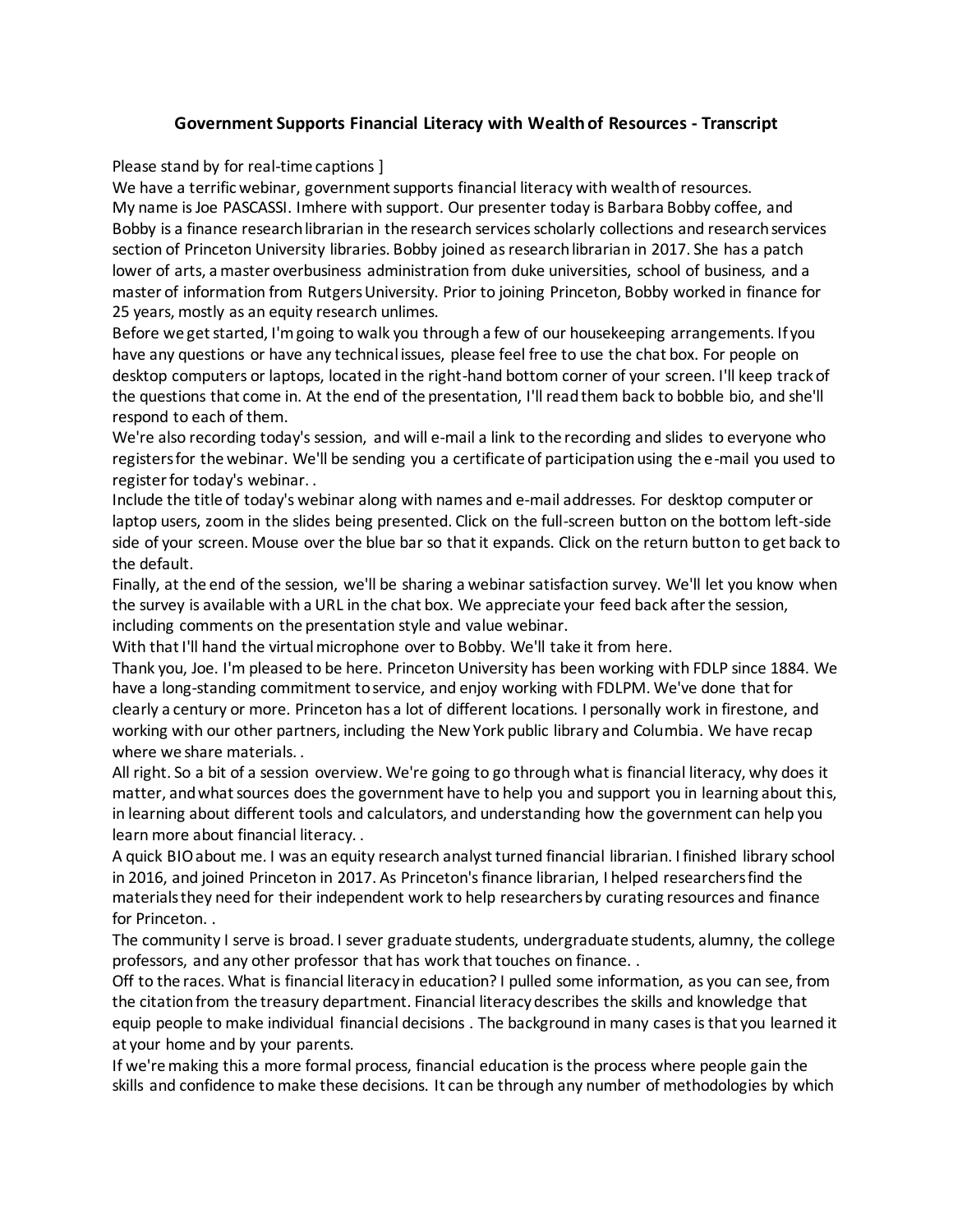you learn this information. The goal should be the education enough to create a financial well being for yourself, or give people the information that they can create their own financial well being. . I ended up getting this information from the consumer finance Web site or a particular article. It's having control over your day-to-day monthly finances, being able to absorb a financial shock. And here I think it's even knowing how to set as well as being on track to meet financial goals, and having the freedom to make choices that let you enjoy your life and then drive in your life. And again, I'm staying with the consumer finance part of the government, and it's -- having financial knowledge means knowing how to find the information, look into the needed information to make financial decisions. Thinking through the jargon and understanding and knowledge to make these decisions, and knowing how to follow through on them. .

Adapting as things change so you can stay on track. From the Federal Reserve, there was a piece that came out quite recently, just in May on the economic well being of U.S. households in 2020. As we all know, 2020 was a really hard year in the U.S. given the pandemic. . We entered a recession. Millions of people lost their jobs. .

So this report was -- I pulled it from the executive summary, and the report was quite detailed. But this sort of gives a snapshot as to what the state of the world was financially well being of U.S. households. . The underlines are my emphasis, not the report. Adults were worse off financially compared to the 12 months, 14% from 2019. .

Adults with a bachelor's degree were more likely to feel okay financially versus those withless than a high school degree. Less than 2/3 of black and Hispanic adults were feeling okay financially compared to 80% of white adults and 84% of Asian adults. And back to the ability to handle a financial challenge, this report says that more than a quarter of adults were unable to pay their monthly bills or were one \$400 set back away from being able to pay. This sort of speaks to -- there's a need for financial education, or we're struggling financially across a number of different contracts. And the last one that I thought was challenging was 14% of adults were laid off at some point in 2020. .

This speaks to the need for understanding finances and being comfortable with them. As I move forward, there was an interesting article that I got from -- a citation was pointing me there from the Federal Reserve site, where it speaks about defined contribution plans and the challenge of financial literacy. And again, the underlining is my emphasis, not the article's, but it says the structure of the U.S. retirement savings has evolved to align critically on active participation and informed choices by participants in employer-sponsored 401K plans. . Now with the shift from pensions and the lake to define contribution plans like 401Ks and 403Bs, instead of the -- instead of a penchant for getting paid, with 401Ks, what you contribute is what's defined. And therefore, individuals have to make up the financial or individual employees become the financial decision makers.

Some of these choices include when and where to contribute, the selection of investments, and the changes in contributions and selections over time. When I was putting this together, what came to mind to me was imagine, as a kid, being given thes keys to a gassed-up car and being told to reach a destination a distance away without ever being taught to drive. This would be a problem for anyone. I think the same thing is happening with money, where people are working, putting money aside, and being expected to grow this money into something that they can live on in the future. Basically having it grow to a sizable amount without ever being taught about money. .

Now there's no way we would allow anyone to drive without having some driver's Ed and passing some tests, but we do that constantly in terms of money and financial literacy. We expect people to be able to figure this out on their own without a lot of help, without a lot of formal training.

As mentioned above, financial education powers people to make well informed decisions. What my well informed decisions are that are best for me may not be best for you, but therefore, what's needed is enough material for you to understand or for one to understand what's being presented and be able to sift through and make decisions that are best for you.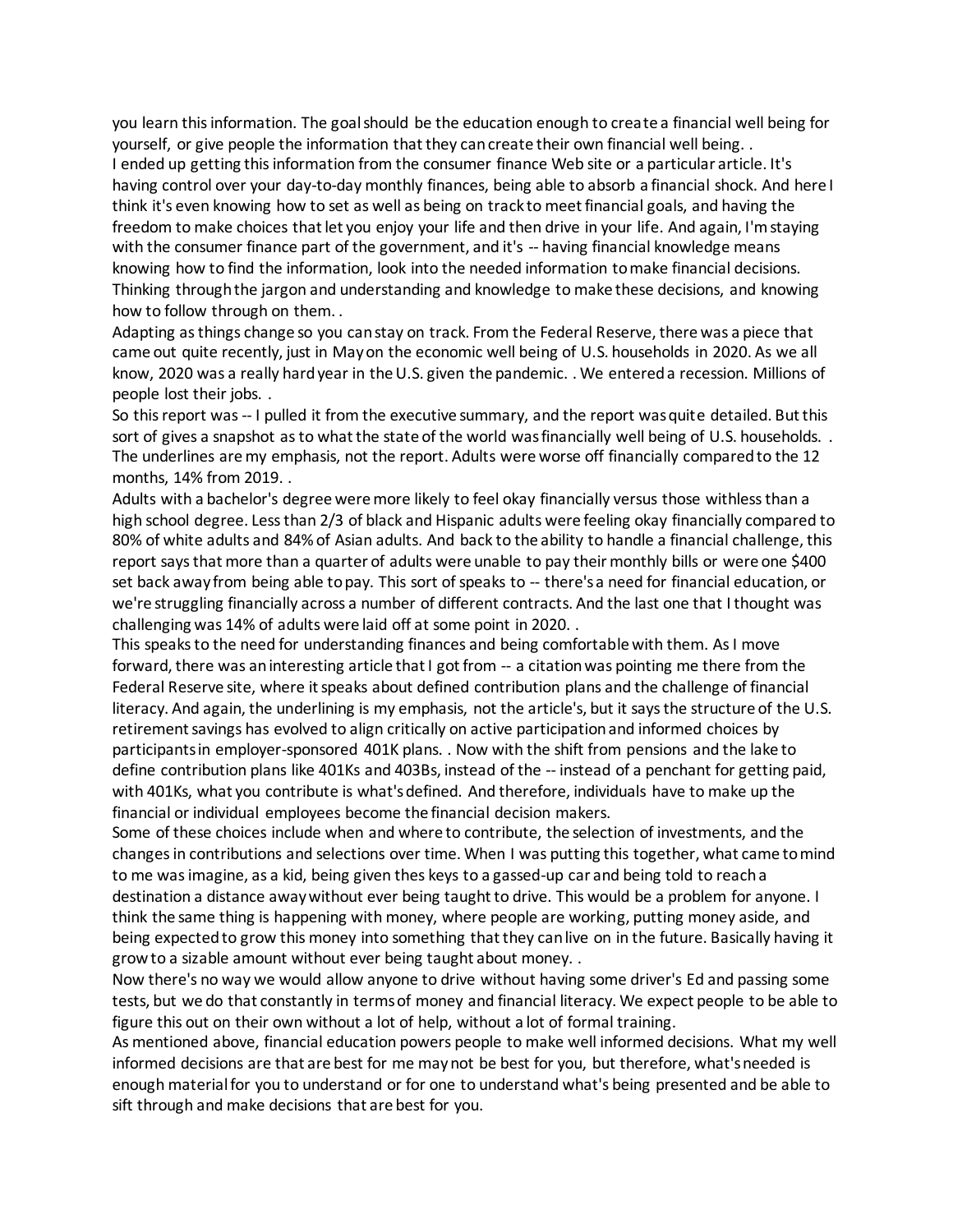So as I'm going go through, over time, financial literacy has been added to some school programs. Six states require classes in financial literacy, and this means a class unto itself. And from what I looked at, most of these classes seem to be taught in high school. And those are Alabama, Missouri, North Carolina, Virginia, and Tennessee. Fifteen more states require that some financial literacy concepts be taught as part of other classes.

Again, when I was putting the material together for this, most often, I saw these materials -- or these concepts being baked into math classes or economics classes.

We'll go through this quickly. On your own, take your own notes of how would answer these questions. The questions will be answered at the end. Suppose you have \$100 in a savings account and arening 2% at interesting a year. After 5 years, how much would you have? write down your answers.

Next one, imagine that the interest rate on your savings account is 1% a year, and inflation is 2% a year. After a year, with the money in the account, exactly the same, or less?.

Next question, true or false. A 15-year mortgage typically requires higher monthly payments than a 30 year mortgage, but the total interest over the life of the loan will be less -- will be less, true, false, or don't know?

fifth question. Buying a single company's stock usually provides a safer return than a stock mutual fund, true, false, or don't know.

And the bonus question. Suppose you owe over a thousand dollars on a loan, and it interest rates you're charged is 20% a year compounded annually. If you don't pay anything off, meaning the prince pal or the interest, how many years would it take for the amount you owe to double? less than 2, two to four, five to nine, ten or more, or don't know?.

The answers are there on the slide. More than 2, false, true, false, two to four. Importantly is the summary results for the national average is only 3 -- people answered three questions correctly, with 1.3 being incorrect, 1.6 being I don't know. .

Let's move forward to the resources. So this piece, consumer.gov is from the federal trade commission site. If you go there, it goes to this center slide, which has information on managing your money, credit loans and debts. . .

It walks you through different items that may be on your first paycheck. What is FICO? what are unemployment? this is a basic site, but goes through a lot of the key elements of trying to learn about your finances and about credit, and about how set up a checking account. It's a nice, solid place to start. .

We go to the consumer financial protection bureau, over here here. There are educational tools that talk about buying a house, getting an auto loan, watching your money grow, navigating -- important things for military families, like the life cycle. And then, if you have specific questions, those are down below, for instance, a debt collection or a pay-day loan. .

Many of the links, you'll go, and it has a depth of material beneath them. This is a more advanced site. As I move forward through another portion of this site, one of their options is get your financial well being score.

No matter how I answer the questions, it seems to have given me the same out put of resources to look into.

How to you buy a house? where does your money go? helping with debt. Giving instructions and how to pay student loans back. Then they offer some personalized help, the tips for choosing a credit counselor, and housing counselors, and being able to get more individualized help. .

I'm particularly mindful of investing information, and investor.gov is a site done by the SEC, and goes through some of the basic information that one should be mindful of when they're starting to look at information about how to invest and take care of this portion of one's financial well being. And this is a very detailed site as the others seem to be as well. And it goes through links on the different kinds of investment products there are. It describes what the sort -- what are stocks, what are bonds. What are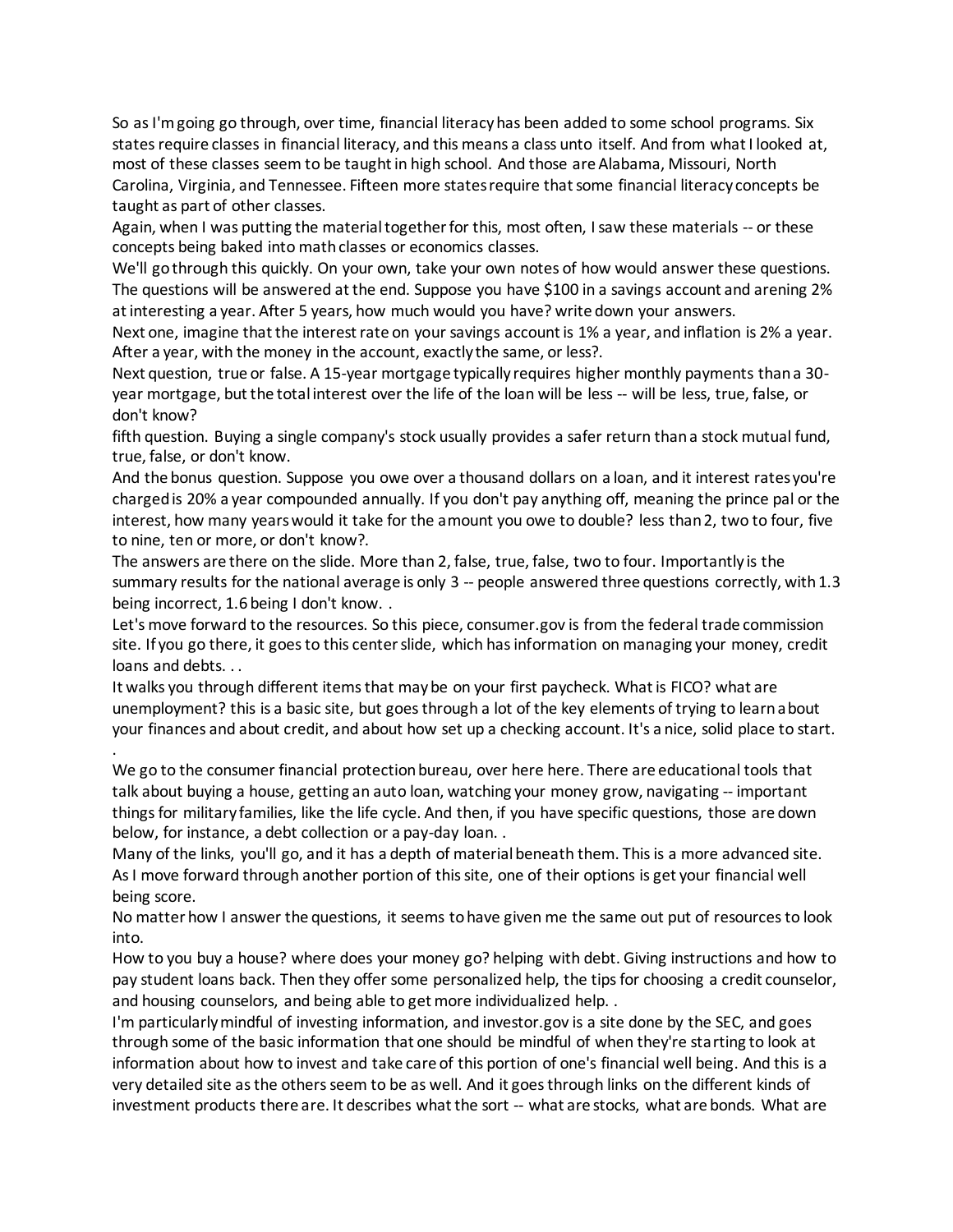the risks. Stocks are more risky than bonds. It goes through investing basics. . It gives information on how the markets operate. The goal of it SEC and providing and making sure that the markets are fair and orderly. This is a very in factive and in-depth site. As I move forward -- and frankly, if you keep scrolling down, you'll end up on the retirement plans portion of the investor.gov site. And this speaks to some of the questions people may have about the different kinds of plans there are, what to do when you're changing jobs. And some of the basic questions about retirement and social security. Gives you links to the social security sites. There's a wealth of information off the securities and exchange commission site. .

They have the investor.gov site also has a site that -- for librarians that talks to specific information to help answer patrons' questions. . There are financial tools and calculators.

There's lot of material off the SEC site that helps people or line yardians, how to help people look at things. And tools and checklists and fact sheets so people can -- so in this case, line yardians can help patrons do some research about investing. .

These include things that might be valuable to anyone, but they are targeted at the youth. And the path to saving and investing for students. . Each of has to pages has a wealth of information. But it's here to teach financial literacy. Similarly, you can see the calculator, compound interest calculator, tools and gains. These are here to engage and let people start using what can be very difficult or challenging information to consume by putting them in cools and calculators and these kinds of things. It helps people embrace what's going on and better understand their own financial state.

The literacy and education commission has a Web site called mymoney.gov. This is made up of -- there are 20 different federal agencies that are all collaborating and coordinating, putting information together to strengthen the country's financial capabilities . I just did a screen grab. It's a fairly straightforward design. So gown this community, I assume the researchers can help themselves a bit more. I'll walk through the material that they lay out for teachers and educators.

These are all government resources that are highlighted here, and again, it's information from the Federal Reserve systems. Their information -- materials for classrooms. There's a teachers' old online resources from the FDIC, which is the banking organization. . There are videos. It's tons of material. There's a curriculum for young adults, for instance. There's information -- everything from coin collecting as a hobby to learning more about taxes. There is a ton of information here, and as I said, this is pulled together from 20 different federal organizations. .

So mymoney.gov has those resources for teachers and youth. They have something called life events. They point out, there are many life events they highlight. The three I can click on to the page with higher education, and training in life partners. And they categorize these, because as you have different life events, your financial issues may change to help you walk through some of these issues and give you resources to try to figure out what's best for you. , to help people in your life get your hands around these topics. The FDIC is an agency to maintain the stability and public confidence in the financial system. They, too, have financial education programs. Theirs is often a money smart program. And they have T-20, more money, and my money. As we'll go through these, these two start with, you know, different buckets for different age groups.

And they give you resources, a better understanding of everyone's financial well being. There are guides, and what do you do for young adults, and the basics of personal finance. This has a ton of resources, and points you to other resources that in some cases are curriculum, in some cases are calculators. Here are savings-related resources.

So as I said, each one of these points you to a huge depth of information on better understanding answering your questions, putting you into a place where, depending on your age group and situation, the resources are targeted to what you may specifically need at any specific point in your life: Understand learning about this key part of everyone's life. That's rarely taught in schools, or taught in some way, shape, or form in schools. .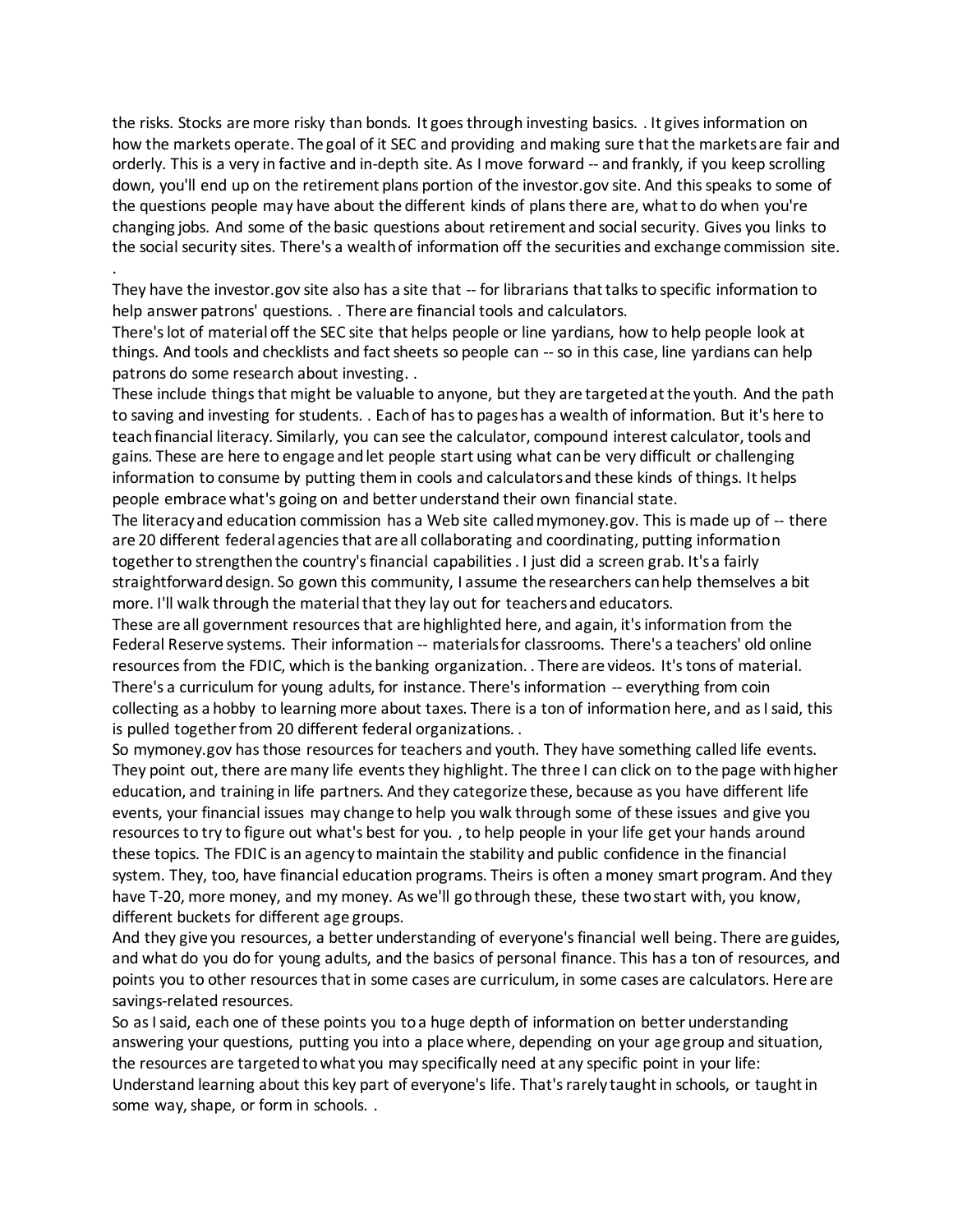This was a surprise as I was browsing through resources by the federal government for understanding financial literacy and how to teach it and what's out there. . This pulls together so much of what I've been.comerring about for the past 22 minutes. They put this together for a wide range of users. It's for organizations, bankers, consumers of all ages. I thought this was -- as I said, this was a positive surprise when I was pulling all this together. . They have basic financial availability. They'll send you to the consumer protection board, consumer protection regarding credit cards. So I was very pleased to find this site. You don't have three million resource references, and that these touch on many of the key things that people have questions about, because -- financial literacy includes so much. It can include basic budgeting to housing issues to retirement to how do you pay back student loans, how do you deal with -- one of them had the information about identity theft...

But this very nicely -- I put it at the end, because I like how it pulls everything together here. But it goes through -- if you click through these, it goes through many of the key areas that are related to financial literacy. . I happen to talk fast. We can go back, and I can take some questions, because I did go through a lot of this quickly. Everything up to now has been -- yes, I believe everything so far has been a.GOV site. I think FDUC is one as well. My apologies for not knowing that. And the only other resource that I put in here that is not a dot GOV site was a financial literacy site that was put together by the American institute of CPAs, and they have a couple things. First of all, they have calculators, but they also have a program, and they have 20 or so different life goals. You can click on three, and they'll put together materials for you based on their materials, and again help you with the educational basic learning of these topics. Whether it's through something like the American institute of PAs or whether or not it's through things like the resources presented here by the offense of the comptroller, and most of the resources pulled together by here are dot GOV things. It allows for several things. It allows for a selfteaching program as someone might want to school themselves on any one of these topics, or they hit a wall on one of these topics, and they want to figure out how to get themselves out of problems. Or it could be for youth programs or any of these.

Or you could be a caretaker or someone who's older and need to manage some of their issues. A lot of these materials are covered in depth in a nonjudgment way to address these issues. I'm pleased that 21 states have some kind of financial literacy, because as I mentioned, most times, financial literacy comes through one's family. And if it's not through that, unfortunately many times, the financial literacy is being taught by places that want to have a financial relationship with you. And it's tough to it's important to get information on things like investments and learn how to do your own research so you are empowered to make the decisions to support your own decisions in your life, and with the financial well being that you want to have.

I realized I've talked a little fast, but again, we went through what financial literacy is. I showed you some of those very sad data points about the state of the world in 2020 that was pulled together by the Federal Reserve. And I gave you a ton of information here on what resources the government has to help you on you're financial journey.

And again, no one's is going to be the same as anyone else's. And it's a lot of -- there's a lot of work to learn about this stuff, and not all of it is easy, but I found it positive to see so many well written, solid materials on financial literacy and what does it mean and how to do these things, and information that people cancel if-serve and help themselves. .

So does anyone have questions?

thank you, Bobby. Fantastic presentation. I'm going to immediately grab the slide deck when it's available . Any questions for Bobby? oh, lot.

Christine -- oh, mark put in a link, investor.gov, additional resources. Check the chat for that.

Christine says, "How do you get to that page, librarian's page for the investor.gov?" .

Any other questions for Bobby? Elizabeth says, "Able to go down, to jot down several sites to share with someone." so that's terrific.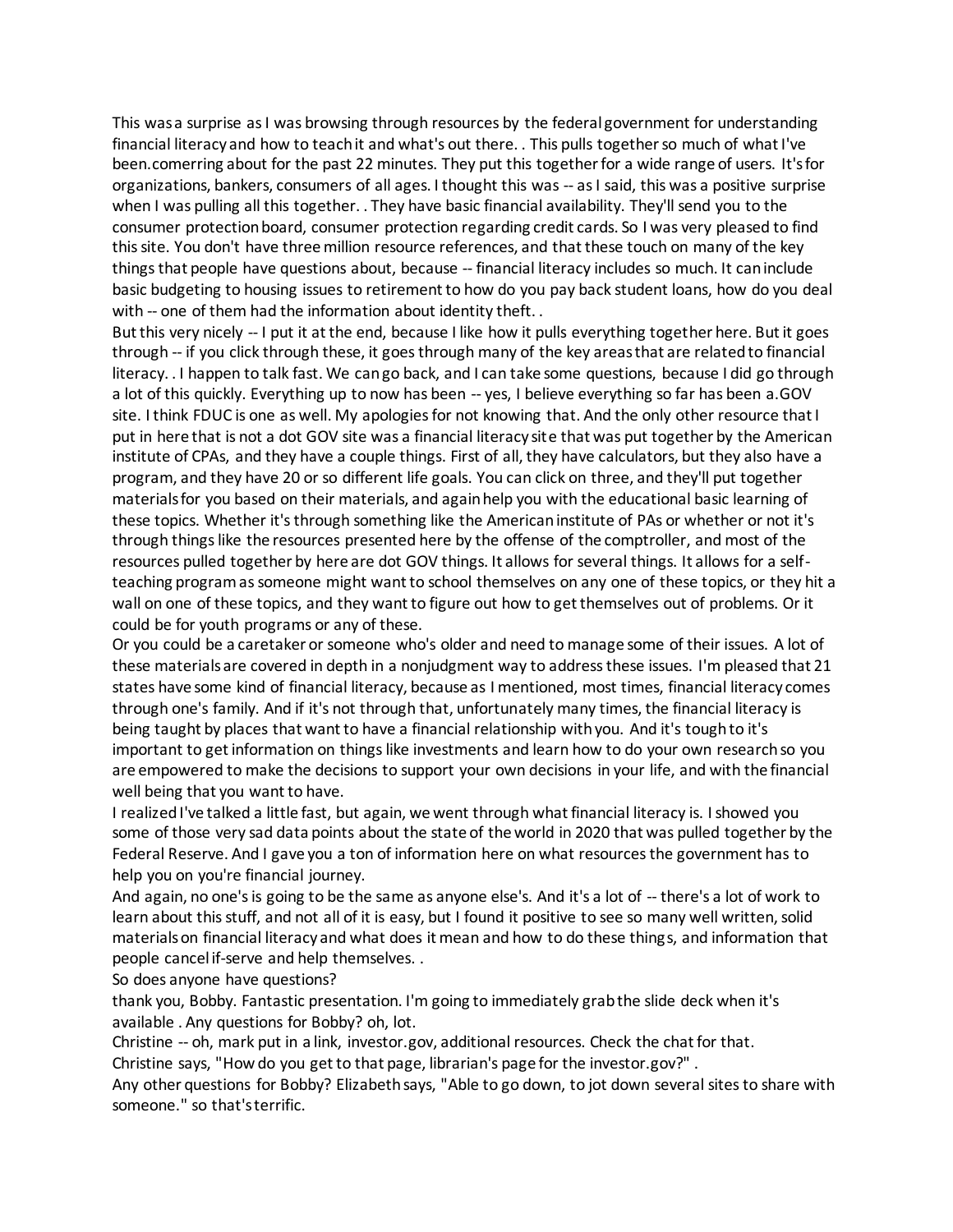Thank you. .

Barbara says, "Are there good resources that provide a single good overview of things important to learn about financial matters; IE a bird." I don't know what that means, brawn. I don't know if there's one - we have a number of good ones.

For instance, if you know that your questions tend to be more informs. Related, I would lead toward investor.gov. If you believe there was a financial problem, like identity theft, I would lean toward the consumer protection board. If it's just basic information, I kind of like the federal trade -- consumer.gov. Why are all these people taking chunks out of my basic? that's a very basic one. To some degree, don't I wish there was a single overview site, and I didn't find one. The closest I came was the office of the comptroller, which had a directory of many good sites. Similarly, there were many good sites pointed to -- off the consumer financial protection board site. .

There's a lovely tree structure that will point you to what you need and at the right education level. I just don't think there is one.

I see my good friend, Ken McDonald, from the CFBB is in the audience. And his leagues have done very many programs for us. He says a good source is CFBB's ask CFBB.

Thank you.

Give that a look. .

"there are some great booklets as well. I'm looking for titles right now." .

And Ken's got a link in the chat to some you mentioned, a CFBB Web site. .

Members of ALA look to RUSSA financial literacy interest group, R,SA. I didn't know of that group. . A few weeks ago, in the Sunday "new York Times"' magazine, they had a great article, what we spent in a month, and they took six families, and they showed their budgets, and it was really fascinating to see how other people spent their money: and you look at it, and say, "GEE, you compare yourself to them, you know, and it was mostly -- maybe middle class, mostly middle-class, lower middle class. It was a fascinating article. I pulled it up on the Web site a few minutes ago, so you can get there. .

There are -- as I said there are many -- like, I was surprised to find a CPA site just put together. And I liked -- there were so many. It wasn't that I wanted to leave any out. The social security site has information on retirement, actuary elementary school table. You put in your current birthday, and it tells you how long they expect you to live. . At some degree you have to be interested to start doing your own research.

Do any of the sites actually -- do any of the sites say you should go into this, do that kind of thing? no, I don't think -- the minute you get into giving specific financial information, one needs to be registered. So to get specific personalized financial information, especially about investing, there's a whole registration so that somebody who is appropriate. So that is often -- so people can give you general things. Like once it gets specific, it starts being investment advice for something. So it gets a little trick year once you get into a one on one.

Yeah, I can imagine that.

Also with the housing market, I mean -- housing is such a big issue.

Yes.

How can you afford it? can you sell? when you do sell, what to do.

Yes. And I believe it was -- I believe it was of course I can't find it when I look quickly. But there's information on trying to buy a house, like buying a house comes from the consumer financial site. What do you need to know. How do you handle disasters. I haven't yet seen it.

You know, Bobby and I talked about that. I want that for an upcoming webinar, crip toe current say one on one. We talk to Bobby about it. I see my friend Ken out there. If there's any government people that want to talk from a government information perspective on crip toe currency, bitcoin. I think it's called SPAX, which I don't know much if anything about any of these topics, but I keep hearing about them all the time. Yes, I wanted to do that. If there's a qualified, Bobby or someone else, please step forward.